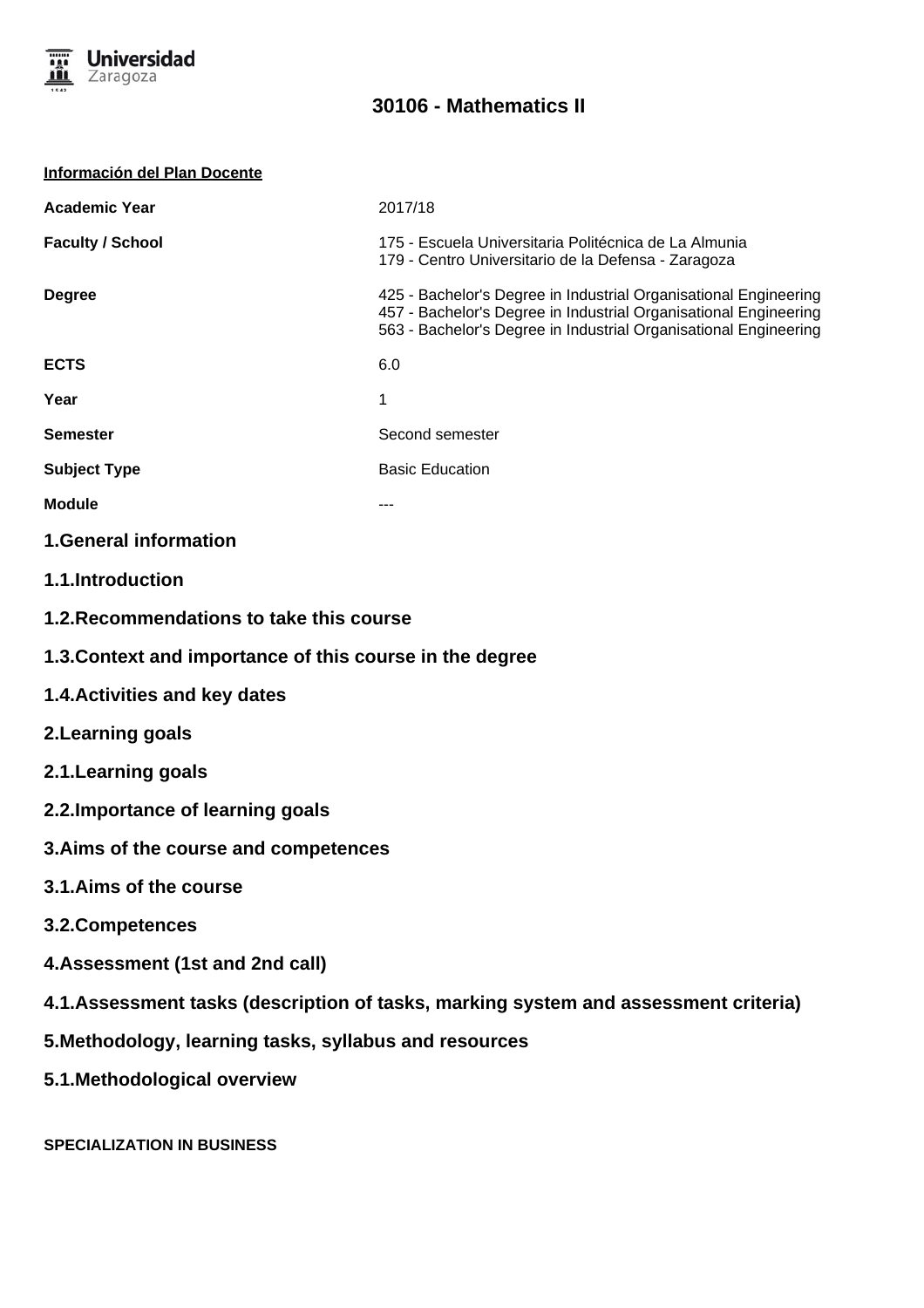

The learning process designed for this subject is based on the following:

Strong interaction between the teacher/student. This interaction is brought into being through a division of work and responsibilities between the students and the teacher. Nevertheless, it must be taken into account that, to a certain degree, students can set their learning pace based on their own needs and availability, following the guidelines set by the teacher.

Matemáticas II is conceived as a stand-alone combination of contents, yet organized into two fundamental and complementary forms, which are: the theoretical concepts of each teaching unit and the solving of problems or resolution of questions, at the same time supported by other activities.

#### **DEFENCE**

The learning process designed for this subject is based on the following activities:

- Classroom learning:
- 1. **Activities Type I. Theory and problems lectures.**

Both the theoretical contents, with illustrative examples, and representative problems will be presented in plenary lectures.

2. **Activities Type II. Computer-lab lectures.**

Computer-lab classes will be conducted in computer-lab facilities of the centre. Students will become familiar with symbolic, numerical and graphic calculus using suitable mathematical software.

#### 3. **Activities Type III. Evaluation tests.**

During the course, the student will carry out several evaluation tests of the following types:

- Theoretical and practical tests.
- Computer-lab tests.
- Non-classroom learning:
- 1. **Activities Type IV. Applied practicums.**

#### 2. **Activities Type V. Autonomous study.**

In order to successfully overcome this subject, it is estimated that students shall expend a minimum of 65 hours of autonomous study.

## **5.2.Learning tasks**

### **SPECIALIZATION IN BUSINESS**

The programme offered to the student to help them achieve their target results is made up of the following activities...

Involves the active participation of the student, in a way that the results achieved in the learning process are developed,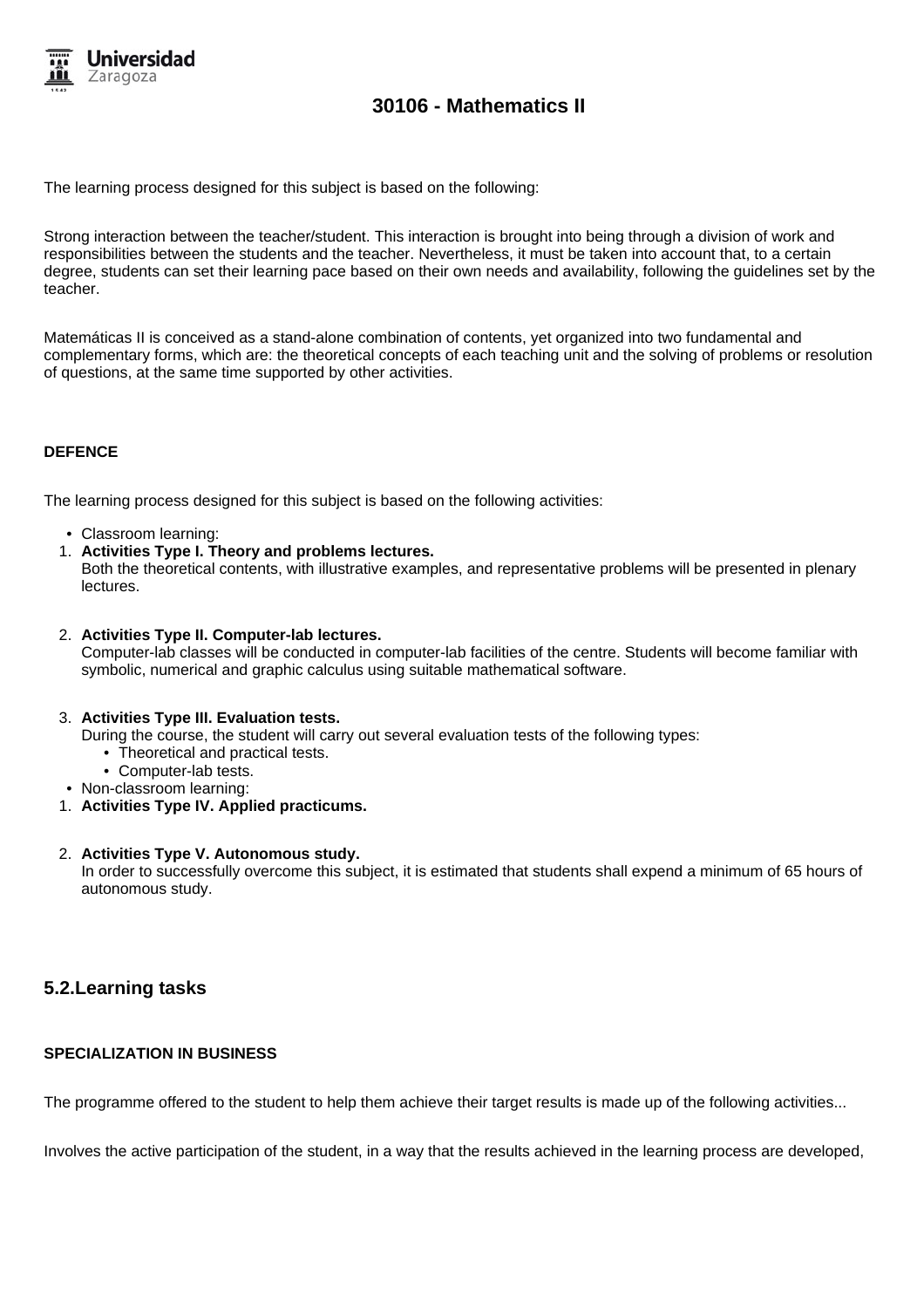

not taking away from those already set out, the activities are the following:

- **Face-to-face generic activities** :
	- o **Theory Classes** : The theoretical concepts of the subject are explained and illustrative examples are developed as support to the theory when necessary.
	- o **Practical Classes** : Problems and practical cases are carried out, complementary to the theoretical concepts studied.
	- o **Individual Tutorials** : Those carried out giving individual, personalized attention with a teacher from the department. Said tutorials may be in person or online.
- **Generic non-class activities:**
- o Study and understanding of the theory taught in the lectures.
- o Understanding and assimilation of the problems and practical cases solved in the practical classes.
- o Preparation of seminars, solutions to proposed problems, etc.
- o Preparation of summaries and reports.
- o Preparation of the written tests for continuous assessment and final exams.

The subject has 6 ECTS credits, which represents 150 hours of student work in the subject during the semester, in other words, 10 hours (Lectures: 4 h.; Other Activities: 6 h.) per week for 15 weeks of class.

The overall distribution is:

- 52 hours of lectures, with 50% theoretical demonstration and 50% solving type problems.
- 8 hours of written assessment tests.
- 90 hours of personal study, divided up over the 15 weeks of the semester.

There is a tutorial calendar timetable set by the teacher that can be requested by the students who want a tutorial.

#### **DEFENCE**

The subject consists of different types of activities:

- 1. Theory sessions.
- 2. Problem-solving sessions.
- 3. Computer-lab classes.
- 4. Personalized tutoring.
- 5. Autonomous study.
- 6. Realization of self-evaluation activities.

## **5.3.Syllabus**

#### **SPECIALIZATION IN BUSINESS**

- 1.- Introduction to Octave.
- 2.- Systems of Linear Equations.
- 3.- Determinants.
- 4.- Numerical linear algebra.
- 5.- Vector Spaces.
- 6.- Orthogonality and Least Squares
- 7.- The Geometry of Vector Spaces.
- 8.- Diagonalization.
- 9.- Singular value decomposition.
- 10.- Multiple integrals: double integrals.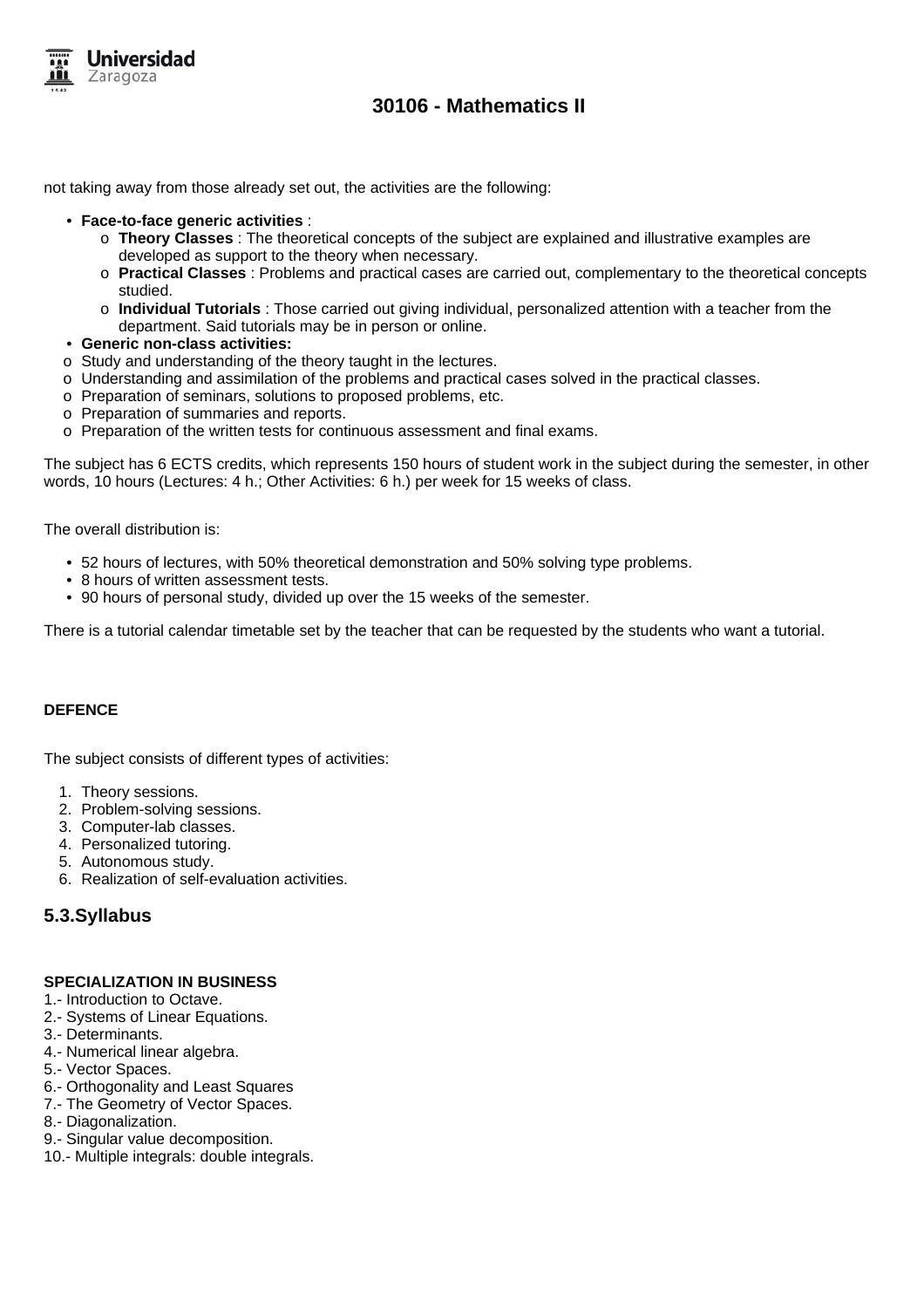

- 11.- Multiple integrals: change of variables; triple integrals.
- 12.- Plane and space curves: curvature and torsion.
- 13.- Line Integrals: the fundamental theorem for line integrals; Green's theorem.
- 14.- Surfaces: normal vector.
- 15.- Surface Integrals: Stokes' theorem, Gauss' theorem.

**DEFENCE**

The contents of the subject are the following:

- Matrices, linear systems and determinants.
- Vector spaces.
- Euclidean spaces.
- Linear maps.
- Eigenvalues and eigenvectors: Diagonal form.
- Bilinear and quadratic forms.
- Affine space.

## **5.4.Course planning and calendar**

#### **SPECIALIZATION IN BUSINESS**

A detailed schedule will be published in the Moodle page of the subjet.

The dates of the final exams will be those that are officially published on the School website .

#### **DEFENCE**

The specific dates for the scheduled activities are made public in the Moodle platform, http://moodle.unizar.es , in which students are enrolled at the beginning of the course.

Besides, the course schedule can be found in the website of the Centro Universitario de la Defensa: http://cud.unizar.es

### **5.5.Bibliography and recommended resources**

#### **SPECIALIZATION IN BUSINESS**

The updated bibliography at http://psfunizar7.unizar.es/br13/eBuscar.php?tipo=a

• Burgos Roman, Juan de. Algebra lineal y geometría cartesiana / Juan de Burgos Román . - 2ª ed. Madrid :